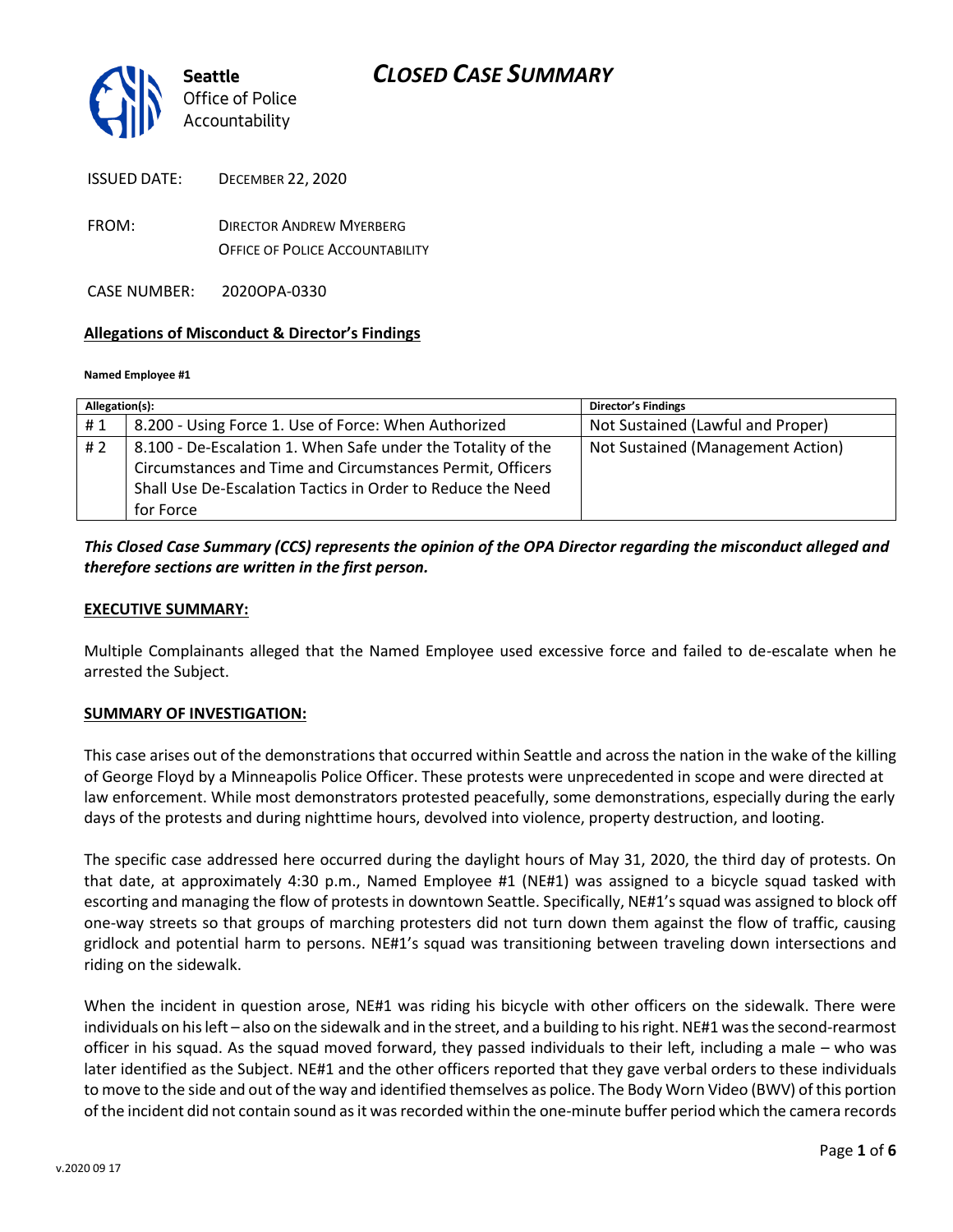OPA CASE NUMBER: 2020OPA-0330

prior to an officer activating the camera; however, whether these orders were given does not appear to be in dispute given the totality of the evidence. The Subject, who was walking abreast of other individuals, did not appear to move out of the way and bumped into each of the officers as they passed. The BWV from all of the officers showed jostling consistent with the Subject bumping into them. The BWV of the officer riding immediately ahead of NE#1 showed that he successfully passed the Subject by reaching out with a hand and guiding him away. NE#1's BWV showed the Subject raise his arm as if exasperated by the leading officer's contact, but he did not otherwise react.

As NE#1 approached the Subject, NE#1 appeared to repeat the same maneuver as the officer in front did, reaching out with his hand and pushing the Subject slightly. Then, as he passed the Subject, the BWV showed NE#1's head and upper body move forward as if he experienced an impact of some kind.

BWV from the officer behind NE#1 showed the Subject move toward NE#1 as NE#1 passed him. Because the trailing officer was bent down over his bicycle handlebars, BWV captured only the lower bodies of the Subject and NE#1. However, it showed that, when NE#1 and the Subject made contact, NE#1's bicycle moved down and to the right as if collapsing, and NE#1 appeared to fall forward over his handlebars. The video also showed that the Subject's hips were turned toward NE#1 and that, at the time NE#1's bicycle fell to the right, the Subject was moving forward and toward NE#1. There was no obstruction in front of NE#1 at the time he dismounted his bicycle. NE#1 caught himself with his right foot against the pavement. NE#1 later reported that the Subject punched him at this time. OPA cannot establish whether this specific act occurred given the limitations of the video; however, it would not be inconsistent with the totality of the evidence.

BWV from the trailing officer showed the Subject appear to trip and go to ground while NE#1 grabbed at the Subject's right shoulder area. The Subject and NE#1 fell to the ground together with NE#1 partially on top of the Subject. NE#1 and the Subject struggled on the ground with the Subject turning towards him.

At this time, the officer in front of NE#1 got off his bicycle and turned toward NE#1 and the Subject, while the trailing officer got off his bicycle and began blocking NE#1 and the Subject off from the rest of the crowd. Individuals within the crowd began to gather around the officers and the Subject. BWV showed at least two individuals from the crowd attempting to intervene in the arrest. One of those individuals appeared to try to grab the back of NE#1's vest, and the trailing officer arrested that individual. That arrest was investigated separately by OPA under case number 2020OPA-0543, and it is not addressed further below except as relevant to this complaint.

While on the ground, the Subject continued to physically struggle with NE#1. BWV did not record the entirety of the interaction between NE#1 and the Subject because they were in close contact and the camera was obscured. The third-party video showed NE#1 use his right fist to strike the Subject twice in quick succession. Both strikes appeared directed towards the upper shoulder/lower head area of the Subject. It appeared that the first strike was glancing and did not make direct contact with the Subject. At the time this was occurring, the video depicted signs, bottles, and a metal pan being thrown at the group of officers and the Subject. Other individuals converged on that location and two demonstrators were taken down to the ground and placed under arrest.

The video indicated that NE#1 modulated his force as the Subject's physical resistance began to subside. NE#1 repositioned his body and used control holds and body weight to keep the Subject pressed to the ground and to prevent the Subject from further resisting. NE#1 was ultimately able to gain control of the Subject's hands and handcuff him. NE#1, the Subject, and backing officers moved toward the wall as additional bike officers arrived and began to move



**Seattle**

*Office of Police Accountability*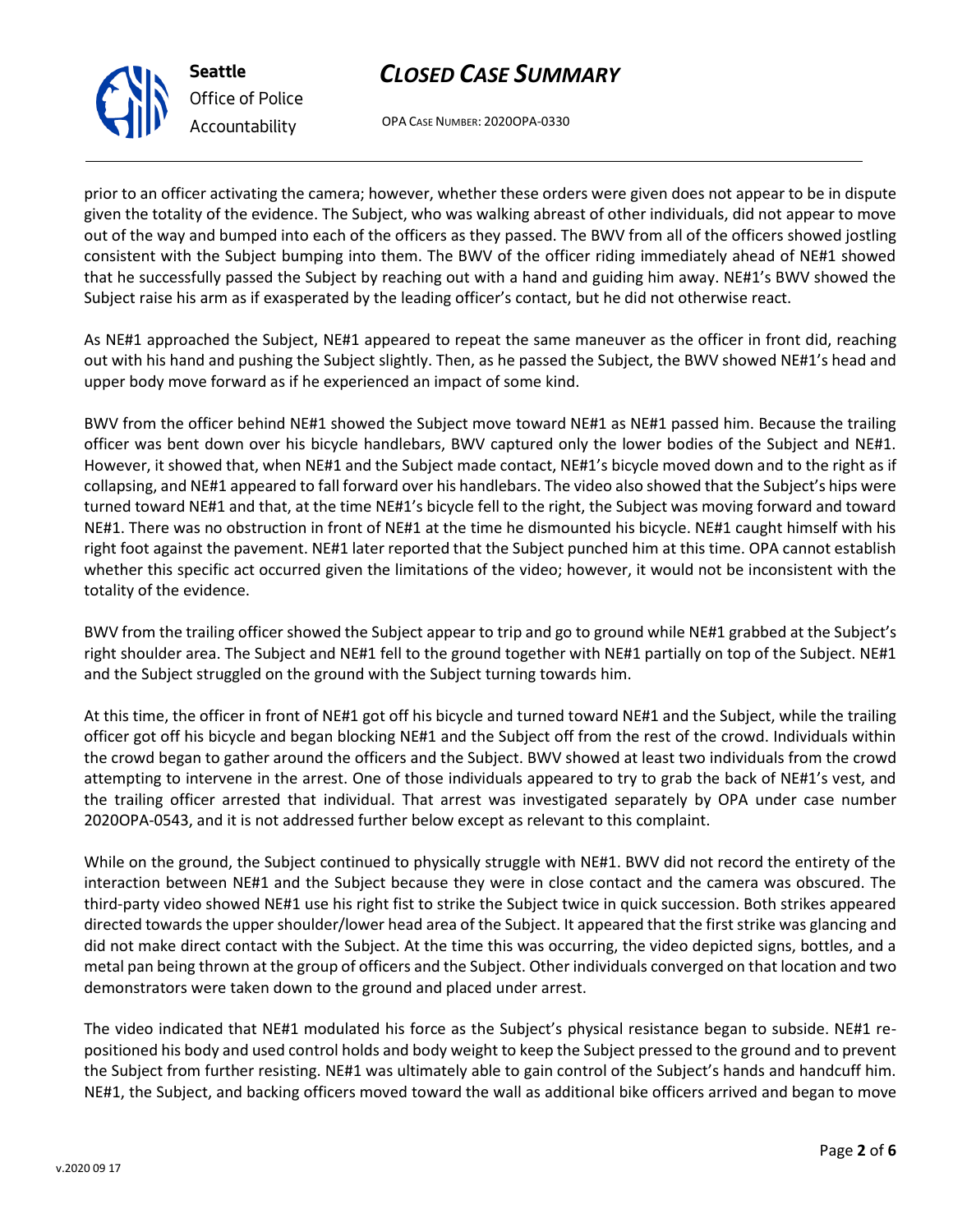

**Seattle** *Office of Police Accountability*

## *CLOSED CASE SUMMARY*

OPA CASE NUMBER: 2020OPA-0330

the crowd back. Ultimately both the Subject and an individual who tried to intervene in the arrest were taken into custody.

Both the Subject and the other individual arrested gave statements during the arrest screening process that were captured on BWV. The Subject said that he was "rushed" by the officers and taken down to the sidewalk. He stated that the officers passed him "for no reason" and that he gave them space. He stated that the officers pushed him and that he was taken down to the sidewalk without cause and was punched "three or four" times. The other arrested individual stated that she observed the officers and the Subject bump each other accidentally and she could not say who bumped who. She said that the officers then assaulted the Subject without cause.

The third-party video, which depicted the incident only after the Subject was already on the ground, went viral and was referred to OPA from multiple complainants who viewed it online. This investigation ensued. During its investigation, OPA examined the use of force and arrest documents for the incident. Neither the Subject nor the other arrested individual returned requests for interviews and no other witnesses were identified or came forward.

In arrest reports for both the Subject and the other individual, NE#1 and the trailing officer stated that the Subject refused orders to move out of the way and appeared to "shoulder-check" each officer in the bike line as they rode past. The officers stated that, when NE#1 passed the Subject, the Subject first shoulder-checked him and then turned and punched or elbowed NE#1 in the shoulder or head. NE#1 noted in his use of force statement and arrest report that he based his probable cause to arrest the Subject on the assault the Subject committed against him.

In his use of force statement, NE#1 recalled that the Subject appeared to be trying to get between him and the officer in front of him, disrupting the bike line and preventing the squad from moving forward to block off the intersection. When this was unsuccessful, NE#1 stated that the Subject struck him in the head. NE#1 stated that he attempted to grab the Subject, causing them both to go to the ground, and that a hostile crowd was gathering as the Subject resisted arrest. NE#1 reported that his intent in using force was to stun and disorient the Subject to gain immediate compliance, and that his first punch missed and struck the pavement. He noted that, as he struggled with the Subject, he and other officers were hit with projectiles including unopened beer cans, signs, and rocks, and that he punched the Subject once more before gaining control. NE#1 documented that, during the struggle, both he and the Subject were exposed to OC spray.

OPA also interviewed NE#1. His account was broadly consistent with his use of force and arrest reports. He said that, in addition to the crowd becoming agitated during the arrest, members of the crowd were carrying signs, shields, and bear spray, as well as some sticks. NE#1 stated that this made it more urgent to quickly gain control of the Subject so that he and the other officers would not be surrounded. NE#1 described that he decided to punch the Subject to stun him and prevent him from continuing to fight. According to NE#1, using a punch to stun a resisting subject is a trained tactic designed to quickly end fights.

The first time he attempted to hit the Subject, NE#1 instead hit the pavement. However, he did strike the Subject the second time. NE#1 stated that after he gained a degree of control over the Subject, he ceased punching the Subject and modulated the force he was using. After he gained control of the Subject, NE#1 moved back from the crowd to create distance so that he could finish the arrest. NE#1 stated that, in his opinion, the force he used was reasonable, necessary, and proportional, and complied with policy.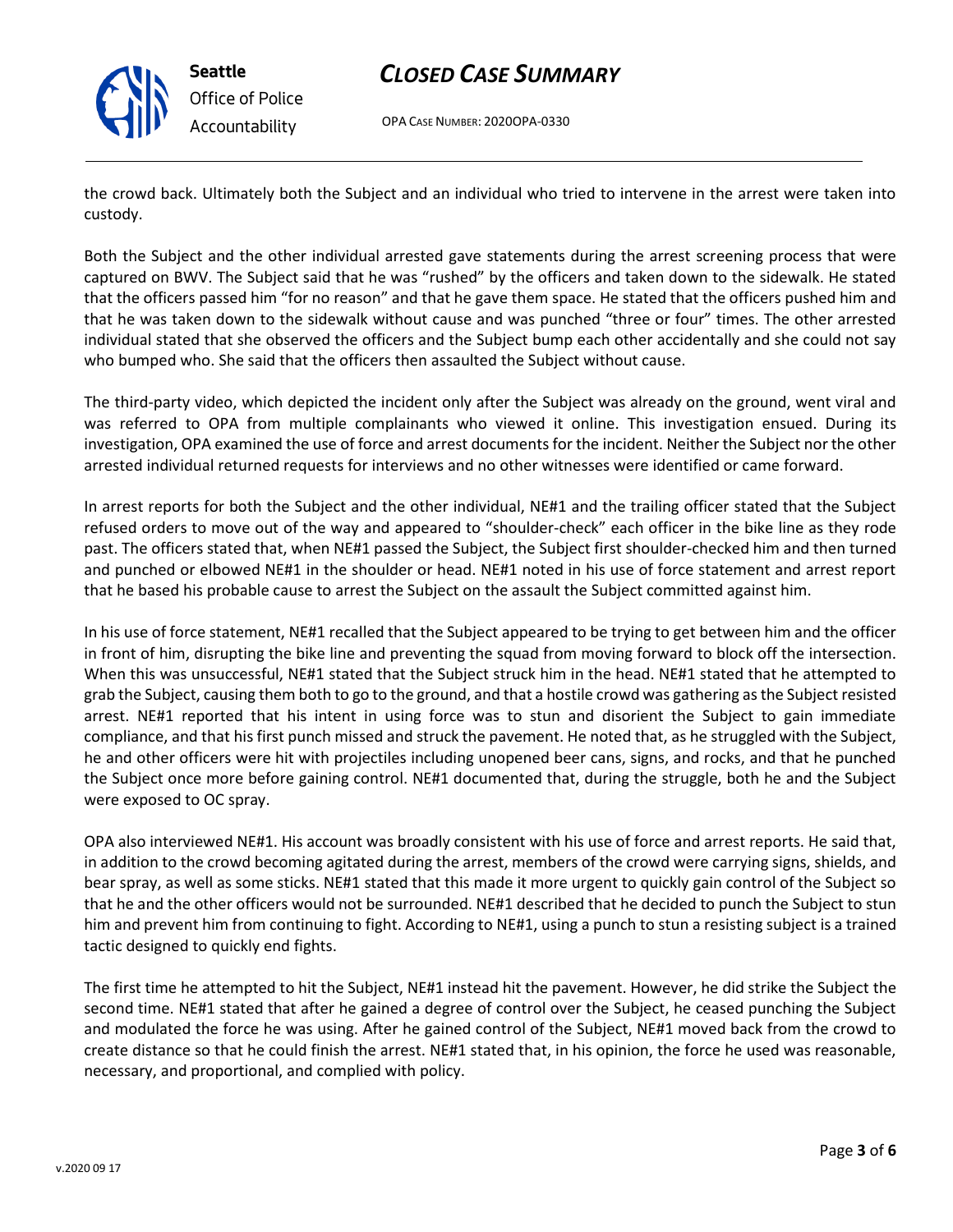

*Office of Police Accountability*

OPA CASE NUMBER: 2020OPA-0330

OPA interviews with the other bicycle officers present at the scene were consistent with the above. In one interview, the trailing officer in the incident explained that he observed that the Subject "pushed or struck" NE#1 as NE#1 attempted to pass. During that same interview, a Guild representative who is an SPD defensive tactics instructor noted that the force of a punch is generated from the hips, so that when both NE#1 and the Subject were on the ground NE#1 would not have been able to throw a punch at full force. He stated that this would render punches painful but relatively unlikely to cause severe injury.

### **ANALYSIS AND CONCLUSIONS:**

### **Named Employee #1 - Allegation #1** *8.200 - Using Force 1. Use of Force: When Authorized*

SPD Policy 8.200(1) requires that force used by officers be reasonable, necessary and proportional. Officers shall only use "objectively reasonable force, proportional to the threat or urgency of the situation, when necessary, to achieve a law-enforcement objective." Whether force is reasonable depends "on the totality of the circumstances" known to the officers at the time of the force and must be balanced against "the rights of the subject, in light of the circumstances surrounding the event." (SPD Policy 8.050.) The policy lists a number of factors that should be weighed when evaluating reasonableness. (*See id*.) Force is necessary where "no reasonably effective alternative to the use of force appeared to exist" and "the amount of force used was reasonable to effect the lawful purpose intended." (*Id*.) Lastly, the force used must be proportional to the threat posed to the officer. (*Id*.)

In evaluating the propriety of the force, OPA deems it important to analyze the entirety of the video, not just the snapshot of the incident posted on social media. As with several other well-publicized uses of force stemming from the protests, truncated video, which often is concerning on its face, does not tell the whole story. The larger context is often extremely helpful, if not dispositive, in reaching an informed decision. This is certainly the case here.

Here, the video shows that physical contact was made by the Subject with several officers, including NE#1, while those officers were riding their bicycles down the sidewalk. As a threshold matter, the officers had the legal authority to ride down the sidewalk and did so in a manner that allowed sufficient space between them and the individuals next to them. However, despite this, the Subject made physical contact with virtually all of the officers who passed him. While one instance of such contact could be inadvertent, it is much less likely that repeated conduct, like what the Subject engaged in, would be. Moreover, the totality of the Subject's actions, which were captured on video, indicated that he intentionally struck the officers.

Given that he did so to all of the officers and, as indicated by the video, made even more forceful impact with NE#1, there was probable cause to place the Subject under arrest. This is regardless of whether the Subject punched NE#1. In order to effectuate this arrest, NE#1 was permitted to use force if required to take the Subject into custody. Here, the Subject, who had just assaulted NE#1 as a matter of law, pulled away from him and they both fell to the ground. While on the ground, the Subject continued to struggle against NE#1, turning towards NE#1 and preventing himself from being controlled. Based on the Subject's prior physical assault towards NE#1, the Subject's resistance while on the ground, the other demonstrators that were converging on them, and the multiple projectiles that were being thrown at officers, NE#1's use of two strikes to stop the conflict and to arrest the Subject was reasonable. It was also necessary, as there did not appear to be a reasonable alternative to the two strikes under the circumstances. As discussed above, NE#1 and the Subject were involved in an ongoing physical altercation and the Subject had previously assaulted NE#1. Any less-lethal tool available to NE#1, including OC spray, blast balls, and a baton, would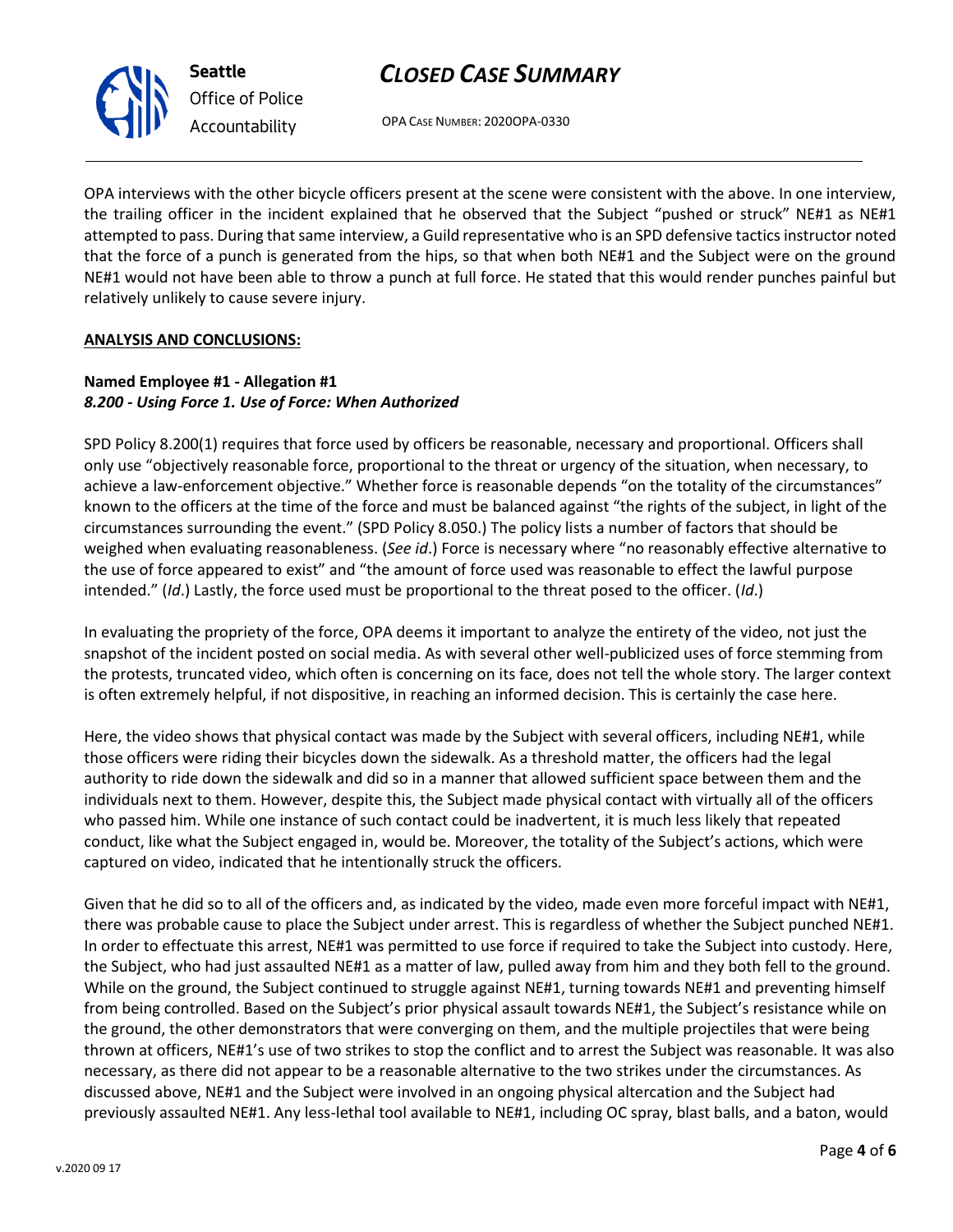OPA CASE NUMBER: 2020OPA-0330

have been either impractical or too high a level of force. Moreover, the two strikes, at least one of which did not make full impact with the Subject, were reasonable to affect the lawful purpose of arresting the Complainant and quickly ending the physical conflict. Lastly, the force was proportional to the threat facing NE#1. NE#1 reported that the Subject punched him, which evidenced the Subject's willingness to cause him physical harm. While this was not captured on video due to the positioning of the trailing officer, the BWV did depict the Subject trying to harm NE#1 with his body. This coupled with the Subject's continued resistance while on the ground – including trying to turn to face NE#1, warranted the level of force used. Lastly, once the Subject's resistance subsided, NE#1 simultaneously modulated his force.

For these reasons, OPA recommends that this allegation be Not Sustained – Lawful and Proper.

### Recommended Finding: **Not Sustained (Lawful and Proper)**

#### **Named Employee #1 - Allegation #2**

*8.100 - De-Escalation 1. When Safe under the Totality of the Circumstances and Time and Circumstances Permit, Officers Shall Use De-Escalation Tactics in Order to Reduce the Need for Force*

In evaluating de-escalation, OPA is required to determine whether NE#1 took sufficient steps to avoid the use of force. These steps – which constitute de-escalation, include seeking time, distance, and shielding. While deescalation is a requirement prior to using force, this is only where it is safe or feasible.

As a general matter, when a person is actively assaulting an officer, de-escalation is no longer safe or feasible. With regard to safe, an officer is not required – or expected – to stand by idly while they are being assaulted and to permit further assaults to occur prior to taking action. With regard to feasible, where an incident is fast evolving – particularly an ongoing physical conflict as opposed to a static situation – there is insufficient time to de-escalate, thus excusing officers from doing so.

OPA does not believe that NE#1's conduct here violated the Department's de-escalation policy. When the Subject pushed NE#1, NE#1 was permitted to act to take the Subject into custody, and he was not required to de-escalate prior to doing so.

The larger question that OPA has with this case and with other similar cases that have arisen during the course of the protests is not whether officers could act but, instead, whether they should have done so. OPA has seen a number of situations where officers made decisions to effectuate arrests and/or to use force and, as a result, tensions with demonstrators rose, leading to even more police action and, in most cases, even more force.

For example, in this case, NE#1 indisputably had probable cause to make an arrest when the Subject physically contacted him when he was riding by. However, in doing so, he set in motion a chain of events that resulted in projectiles being thrown at officers, less-lethal tools being used, and multiple arrests.

Similarly, in an incident that raised significant public concern – the child who was pepper sprayed (2020OPA-0322), the NE made the decision to arrest an individual for an earlier assault that did not result in an injury. When he did so, the bicycle line collapsed, and demonstrators approached. This resulted in a woman breaching the line and pepper spray being dispersed, inadvertently striking the child who had been brought up to the line by his father.



**Seattle** *Office of Police Accountability*